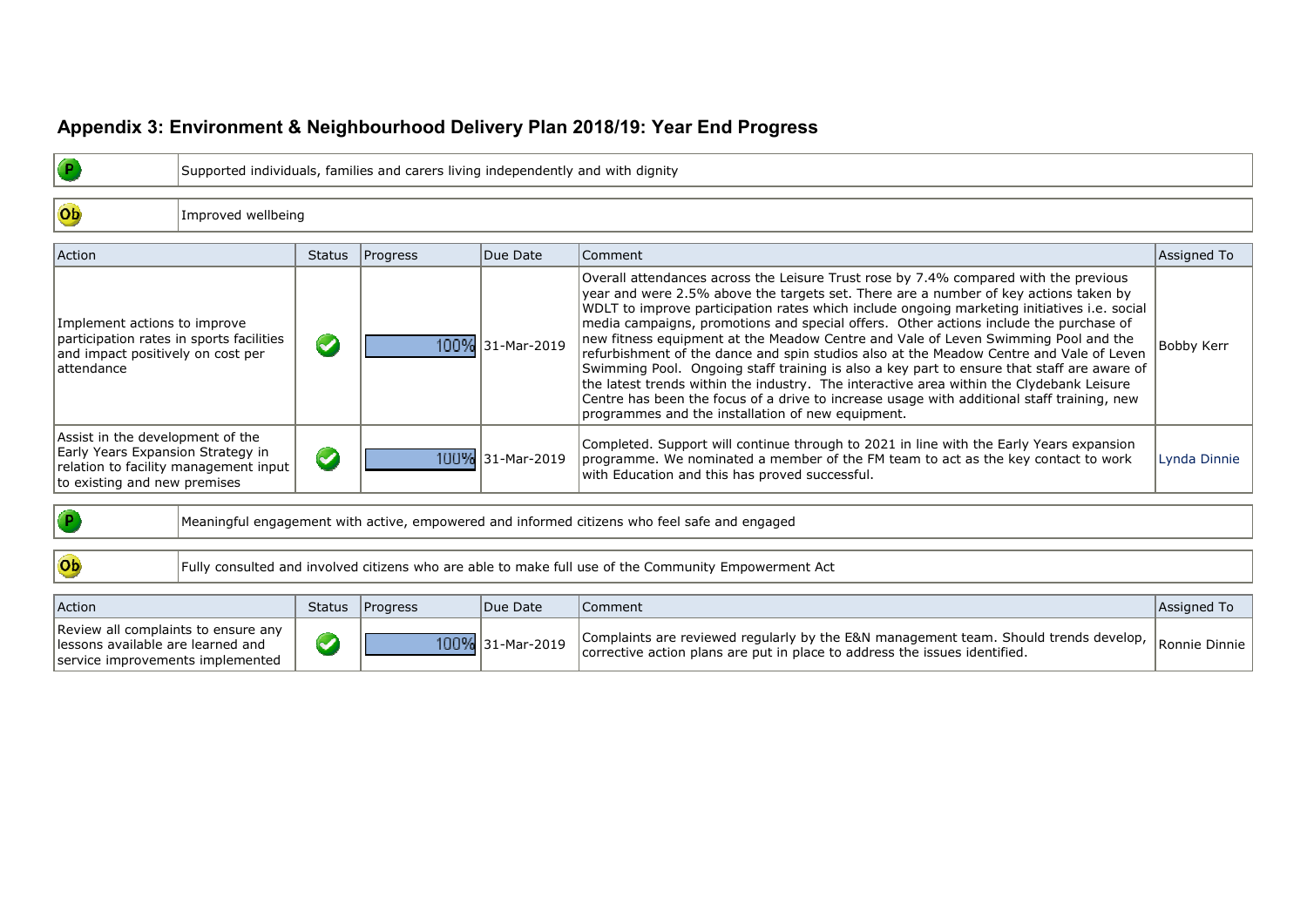## $\bullet$

 $\overline{\text{Ob}}$ 

## Efficient and effective frontline services that improve the everyday lives of residents

## A committed and skilled workforce

| Action                                                                                           | Status | Progress | Due Date         | Comment                                                                                                                                                                                                                                                                           | Assigned To                                                                                |
|--------------------------------------------------------------------------------------------------|--------|----------|------------------|-----------------------------------------------------------------------------------------------------------------------------------------------------------------------------------------------------------------------------------------------------------------------------------|--------------------------------------------------------------------------------------------|
| Continue Be the Best conversations<br>lacross all services                                       |        |          | 100% 31-Mar-2019 | On going Be the Best Conversations with management team at 121s. Teams deliver Be<br>the Best conversations via a range of methods dependent on work location and service.                                                                                                        | Ian Bain;<br>Lynda Dinnie;<br>Ronnie<br>Dinnie;<br>Rodney<br>Thornton;<br>Raymond<br>Walsh |
| Develop and implement actions<br>arising from the Employee Survey<br> 2017                       |        |          | 100% 31-Mar-2019 | Actions arising have been delivered at service level as the response to the survey was not<br>generic to each work group. Work is ongoing continuously to improve staff perception and<br>understanding of their roles and increase visibility of management across the services. | Ronnie Dinnie                                                                              |
| Ensure implementation of<br>improvement action plans arising<br>from the self-evaluation process |        |          | 1UU% 31-Mar-2019 | Completed. Two self-evaluations scheduled to begin spring/summer 2019.                                                                                                                                                                                                            | Ronnie Dinnie                                                                              |
| Undertake "back to the floor" visits                                                             | Ø      |          | 100% 31-Mar-2019 | Visits are ongoing throughout the year. Participated in back to floor at Fleet Services,<br>Facilities Management (twice) and Waste Services.                                                                                                                                     | Ronnie Dinnie                                                                              |

 $\overline{\text{Ob}}$ 

A continuously improving Council delivering best value

| Action                                                                                                                                              | Status                  | Progress | Due Date         | Comment                                                                                                                                                                                                                                                                                                                                                                                                                                              | Assigned To   |
|-----------------------------------------------------------------------------------------------------------------------------------------------------|-------------------------|----------|------------------|------------------------------------------------------------------------------------------------------------------------------------------------------------------------------------------------------------------------------------------------------------------------------------------------------------------------------------------------------------------------------------------------------------------------------------------------------|---------------|
| Review and develop benchmarking<br>within Leisure & Facilities<br>Management in line with the<br>Council's benchmarking framework                   |                         |          | 100% 31-Mar-2019 | Benchmarking is carried out via LGBF and APSE.                                                                                                                                                                                                                                                                                                                                                                                                       | Ronnie Dinnie |
| Continue to identify new sources of<br>external funding and develop robust<br>business cases and funding<br>applications                            | $\overline{\mathbf{C}}$ |          | 100% 31-Mar-2019 | Attracted funding from SPT for the Clydebank interchange study, from SUSTRANS for the<br>A814 improvement works, and from the Transport Scotland Switched on Fleet programme Ronnie Dinnie<br>to introduce an additional 8 all electric vehicles into the Council's vehicle fleet.                                                                                                                                                                   |               |
| Continue to progress the roads<br>collaborative programme and<br>consider the benefits of sharing other<br>Environment & Neighbourhood<br> services | $\blacktriangledown$    |          | 100% 31-Mar-2019 | The Strategic Lead (Roads & Transportation) for West Dunbartonshire and Inverclyde<br>councils was appointed and commenced in early January 2019. Early discussions have<br>resulted in improving resilience as a result of collaboration with Inverclyde and our other<br>strategic partner, East Dunbartonshire Council. The collaborative programme will be<br>developed further in 2019/20, looking at roads and transportation as well as other | Ronnie Dinnie |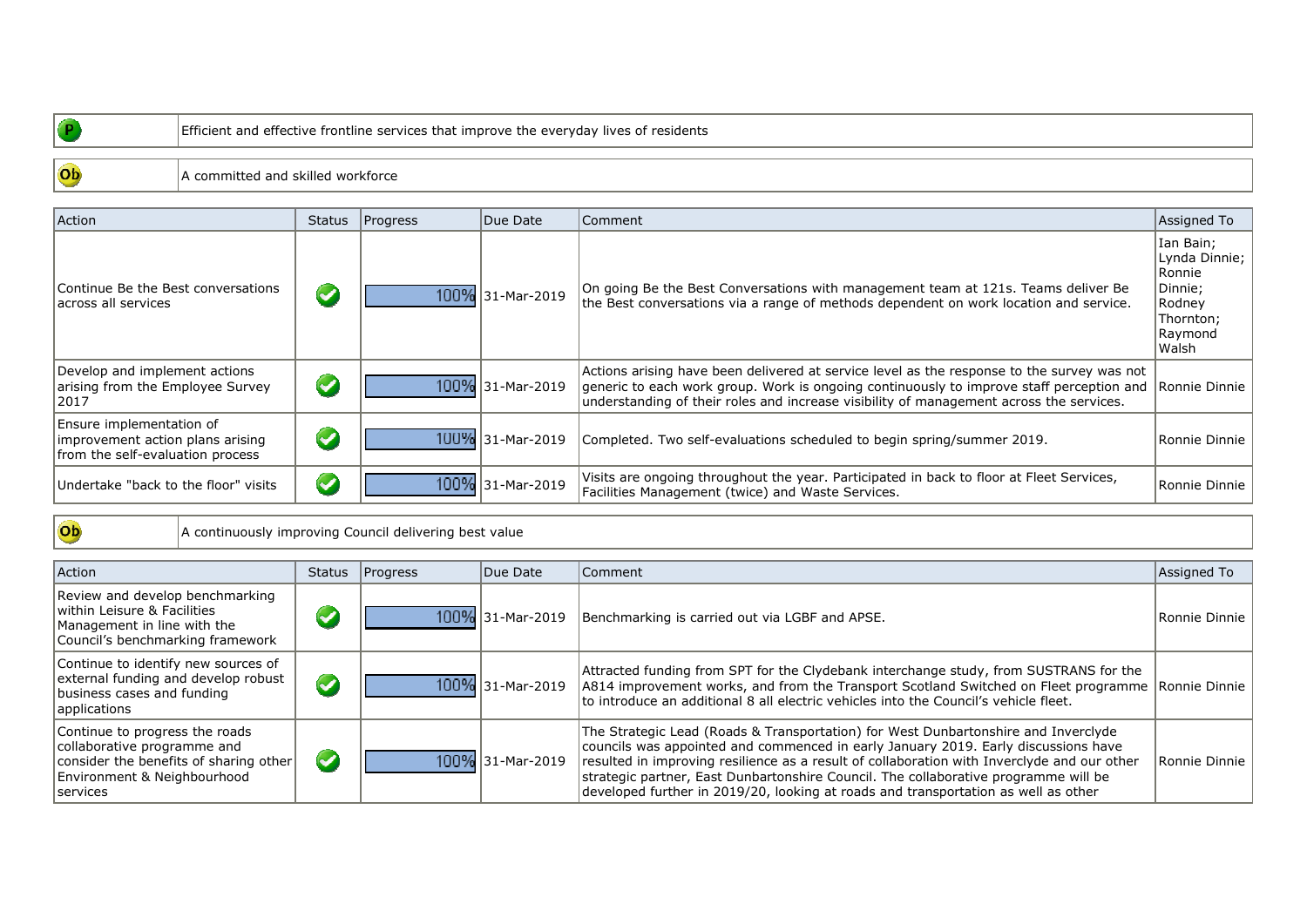| Action                                                                                                                                               | <b>Status</b> | Progress | Due Date         | Comment                                                                                                                                                                                                                                               | Assigned To      |
|------------------------------------------------------------------------------------------------------------------------------------------------------|---------------|----------|------------------|-------------------------------------------------------------------------------------------------------------------------------------------------------------------------------------------------------------------------------------------------------|------------------|
|                                                                                                                                                      |               |          |                  | Environment & Neighbourhood service areas.                                                                                                                                                                                                            |                  |
| Work with Legal Services to ensure<br>Environment & Neighbourhood meet<br>the new requirements of the General<br>Data Protection Regulation May 2018 |               | 100%     | 30-Apr-2018      | On line training completed and staff workshops delivered.                                                                                                                                                                                             | Ronnie Dinnie    |
| Explore opportunities for the digital<br>Itransformation of the service.<br>focused on digital enablement and<br>process improvement                 |               |          | 1UU% 31-Mar-2019 | Online opportunities for self serve, in particular special up lifts and roads permit<br>applications, have been developed.                                                                                                                            | Ronnie Dinnie    |
| Review, revise and upgrade the<br>current roads costing system                                                                                       |               | 25%      | 31-Mar-2019      | There was a delay in implementing a new roads collaborative programme which resulted<br>in the development of a new roads costing system being delayed. This will now be carried<br>forward in 2019/20, with an expected delivery date of early 2020. | Raymond<br>Walsh |

 $\overline{ob}$ 

Sustainable and attractive local communities

| Action                                                                                                                               | <b>Status</b>        | Progress | Due Date         | Comment                                                                                                                                                                                                                                                                                                               | Assigned To      |
|--------------------------------------------------------------------------------------------------------------------------------------|----------------------|----------|------------------|-----------------------------------------------------------------------------------------------------------------------------------------------------------------------------------------------------------------------------------------------------------------------------------------------------------------------|------------------|
| Hold resilience planning for<br>disruptive weather events and<br>refresh Winter Maintenance Plan                                     | $\blacktriangledown$ |          | 100% 31-Mar-2019 | Completed as planned. Resilience planning meetings were held and the Winter<br>Maintenance Plan was refreshed before winter season.                                                                                                                                                                                   | Raymond<br>Walsh |
| Contribute to raising the awareness<br>for community self-resilience in<br>relation to flood risk management                         | <b>C</b>             |          | 100% 31-Mar-2019 | We continue to participate in Civil Contingencies Service activities and events on an on<br>going basis. In addition, WDC helped support a community network event in conjunction<br>with the Scottish Flood Forum to raise awareness of resilience measures with regard to<br> floods.                               | Raymond<br>Walsh |
| Further develop flood alleviation<br>schemes and surface water<br>management plans for areas<br>identified as potentially vulnerable |                      | 66%      | 31-Mar-2019      | This was delayed due to on going internal discussions regarding delivery mechanism.<br>However, this has now been resolved and a specialist consultant and contractor is<br>currently developing potential design solutions for Gruggies Burn flood alleviation scheme.<br>This will be carried forward into 2019/20. | Raymond<br>Walsh |
| Collaborate with the Scottish<br>Government to identify opportunities<br>for the provision of electric vehicles<br>charging points   | $\blacktriangledown$ |          | 100% 31-Mar-2019 | Three locations have been identified (including work place charging).                                                                                                                                                                                                                                                 | Raymond<br>Walsh |
| Re-configure the Greenspace service<br>to recognise the seasonal nature of<br>lthe service                                           | $\blacktriangledown$ |          | 100% 31-Mar-2019 | A restructure has been implemented that has resulted in a reduction in the core workforce<br>and increase in seasonal staff to cover the busy summer season.                                                                                                                                                          | Ian Bain         |
| Investigate alternative methods of<br>weed control and develop more<br>biodiversity areas                                            | $\blacktriangledown$ |          | 100% 31-Mar-2019 | Weed control methods have been reviewed and new processes put in place. New<br>biodiversity areas have been created and trees and wildflowers have been planted to<br>lenhance these areas.                                                                                                                           | Ian Bain         |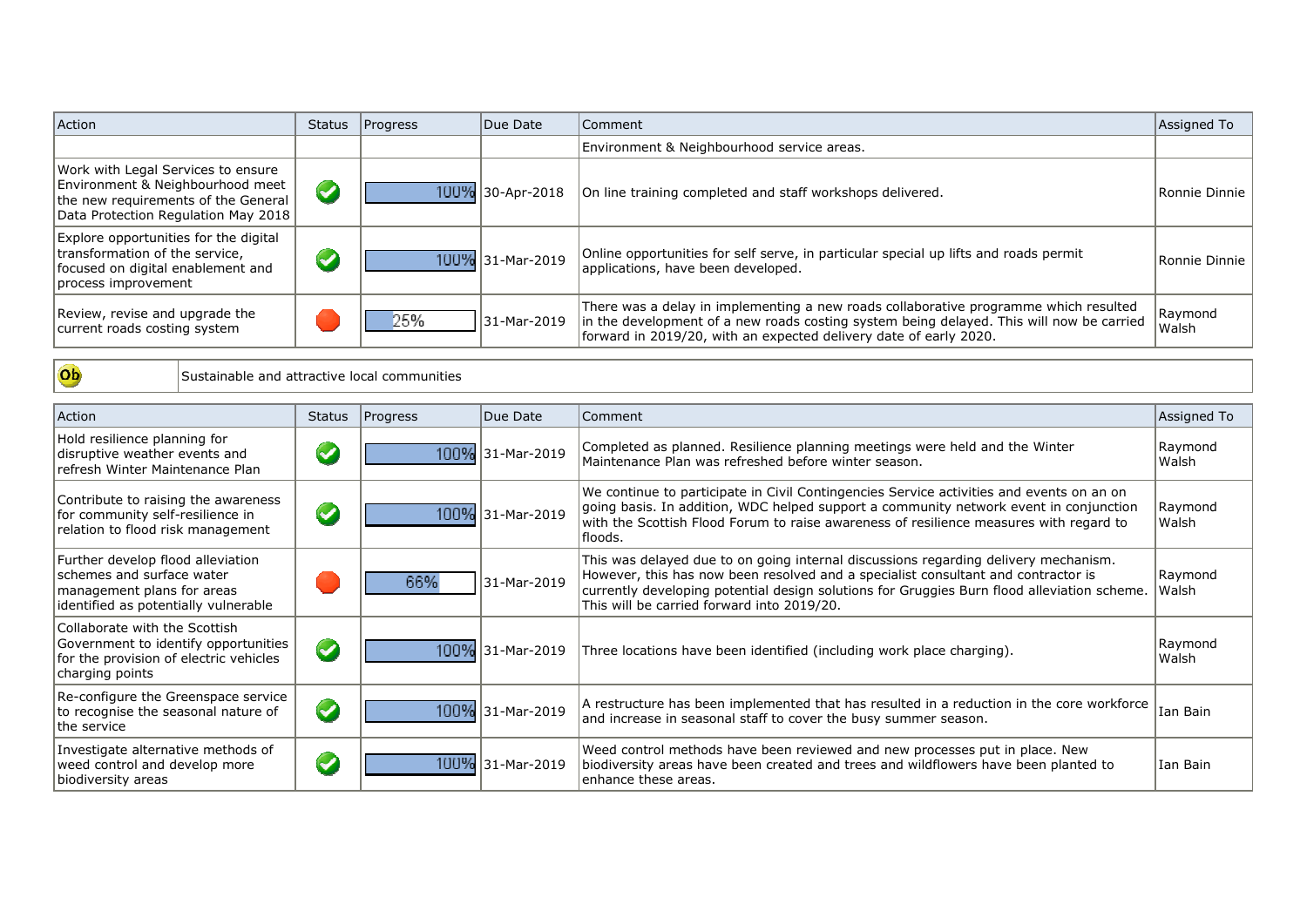| Action                                                                                                                                      | Due Date<br>Progress<br><b>Comment</b><br>Status |  | Assigned To      |                                                                                                                                                                                                                                                                                                                                     |                    |
|---------------------------------------------------------------------------------------------------------------------------------------------|--------------------------------------------------|--|------------------|-------------------------------------------------------------------------------------------------------------------------------------------------------------------------------------------------------------------------------------------------------------------------------------------------------------------------------------|--------------------|
| Implement actions to address the<br>changes introduced by the<br>Community Empowerment<br>(Scotland) Act 2015 in relation to<br>lallotments | $\blacktriangledown$                             |  | 100% 31-Mar-2019 | Sites have been identified to be potentially developed for food growing spaces and<br>investigation work conducted to establish suitability (see specific action below).                                                                                                                                                            | Ian Bain           |
| Identify and develop a suitable new<br>allotment site with provision for 40<br>traditional plots                                            | $\blacktriangledown$                             |  | 100% 31-Mar-2019 | The site has now been established as suitable for developing allotments. This will be<br>delivered in 2019/20.                                                                                                                                                                                                                      | Ian Bain           |
| Continue to work with community<br>groups to establish local community<br>growing spaces                                                    | $\blacktriangledown$                             |  | 100% 31-Mar-2019 | We continue to work with community groups to this end. For example, we have worked in<br>partnership with the Leamy Foundation to develop the 'Learn & Grow' project in 22 local<br>schools. Working with community groups is now embedded in Greenspace service delivery<br>in line with the Community Empowerment (Scotland) Act. | Ian Bain           |
| Develop a draft food growing<br>strategy for West Dunbartonshire                                                                            | $\blacktriangledown$                             |  | 100% 31-Mar-2019 | Officers from the Greenspace Section attended a seminar organised by the Scottish<br>Government to assist Local Authorities with the development of Food Growing Strategies.                                                                                                                                                        | Ian Bain           |
| Develop service delivery options that<br>are compliant with of the Charter for<br>Household Recycling in Scotland's<br>Code of Practice     | $\blacktriangledown$                             |  | 100% 31-Mar-2019 | A report recommending a trial of a three weekly collection system is scheduled for the 15<br>May 2019 IRED Committee.                                                                                                                                                                                                               | Rodney<br>Thornton |
| Implement actions to support<br>residents in recycling more of their<br>waste in order to reduce the cost of<br>landfill disposals          | $\blacktriangledown$                             |  | 100% 31-Mar-2019 | The actions associated with Metals Matters and Let's Do It All Again promotional<br>campaigns designed to promote recycling have been completed.                                                                                                                                                                                    | Rodney<br>Thornton |

| Departmental Risk                                                   | <b>Status</b> | Current Risk Date<br><b>Matrix</b>   | Reviewed          | Latest Note                                                                                                                                                                                                                                     | <b>Target Risk</b><br>Matrix | Assigned To                            |
|---------------------------------------------------------------------|---------------|--------------------------------------|-------------------|-------------------------------------------------------------------------------------------------------------------------------------------------------------------------------------------------------------------------------------------------|------------------------------|----------------------------------------|
| Challenge to delivery of<br>burial and cremation<br><b>Services</b> |               | ष्ठ<br>$\circ$<br>i<br>Nei<br>Impact | 12-Apr-2019       | We have recently put in place a mass fatalities and pandemic action plan. This will mitigate<br>the impact of any challenges to the burial and cremation services. We have completed<br>extensions to Dumbarton and North Dalnottar cemeteries. | 흫<br>Impact                  | IIan Bain                              |
| Impact of major adverse<br>weather incidents on<br><b>Services</b>  |               | g<br>≚<br>Impact                     | $12 - Apr - 2019$ | The Environment & Neighbourhood Business Continuity Plan would come into effect in the<br>event of a major adverse weather incident.                                                                                                            | ठ<br>Impact                  | Ian Bain;<br>Rodney<br><b>Thornton</b> |